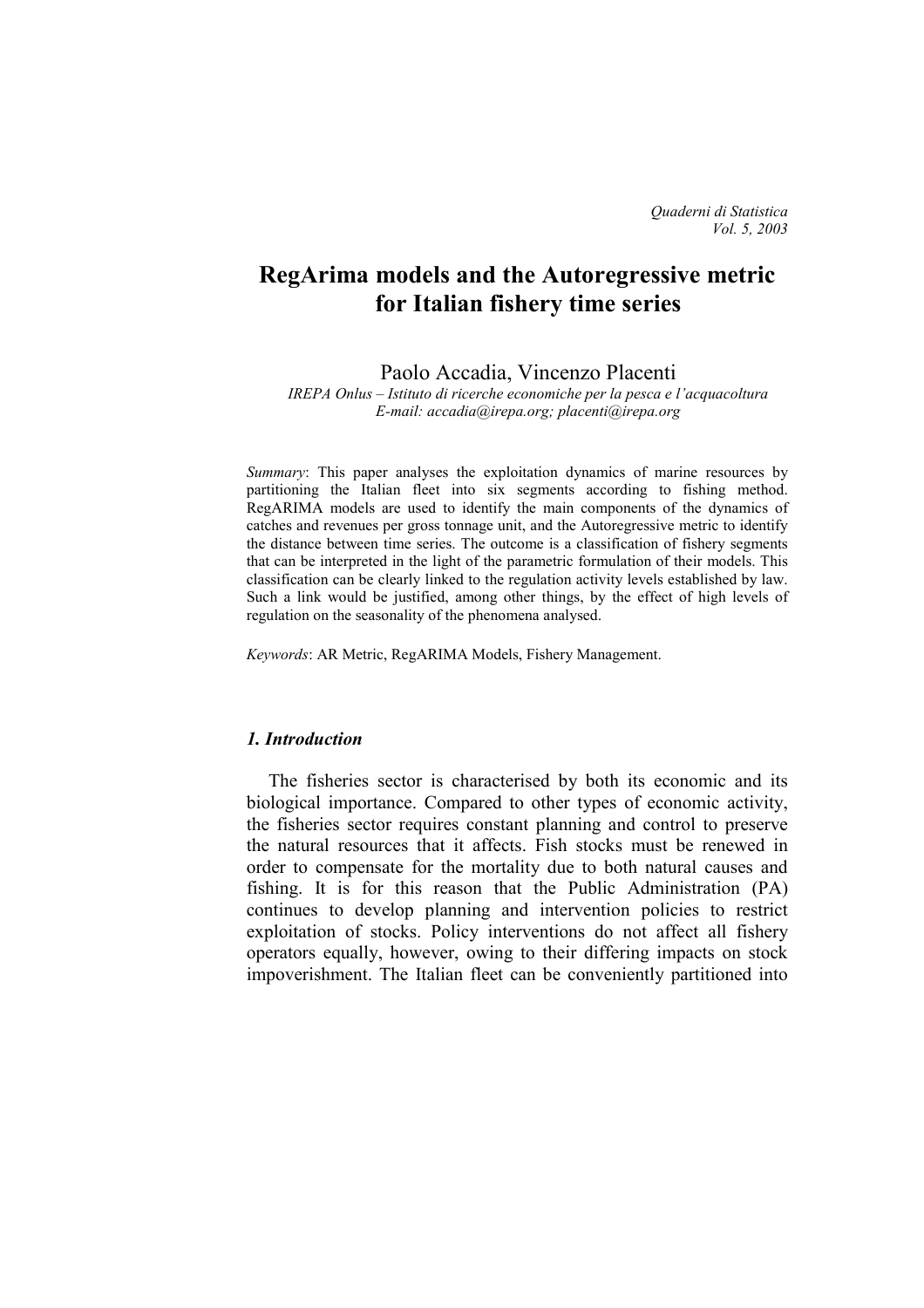homogeneous segments based on bio-economic criteria. Vessel size and fishing equipment are the main indicators used for such partitioning. IREPA, Istituto di Ricerche Economiche per la Pesca e l'Acquacoltura (Fishery and Aquaculture Economic Research Institute), distinguishes among six fishery segments: bottom trawl, mid water pair trawl, purse seine, small-scale fishery, mechanised dredge, and polyvalent (IREPA, 1999).

The purpose of this paper is to analyse the exploitation dynamics of each segment in order to determine potential similarities. This may prove useful to the PA when defining its policy to preserve fishery stocks.

The time series analysed in the paper relate to catches and to revenues per GT (gross tonnage<sup>1</sup>) unit. These series provide an indication of, respectively, the technical and economic efficiency of the above fishery segments. It should be noted that the series are affected by changes in legislation as well as by exceptional weather conditions during data collection. It was therefore necessary to correct the time series for these effects before estimating the similarities among the dynamics of fishery segments. To this end, linear regression models with ARIMA errors, regARIMA models in short (Planas, 1997, Chapter 8), were applied to the data. These models comprise a deterministic component, which measures the trading day and movable feast (Easter) effects as well as the possible anomalous-value ones, and a stochastic component, which is explained using ARIMA models (Box and Jenkins, 1976). Once the series had been corrected for the deterministic effects, and once possible non-linearities had been eliminated by using a logarithmic transformation, the residual stochastic components were compared and classified using the Autoregressive metric introduced by Piccolo (1984, 1990).

The paper is organized as follows. Section 2 describes the time series used for the analysis. Section 3 illustrates the methodology employed to construct and classify the models, while Section 4 deals with analysis of the results. For the purpose of interpreting the resulting clusters, Section

 $1 \text{ A}$  volume measurement equal to 100 cubic feet, or 2.832 cubic meters.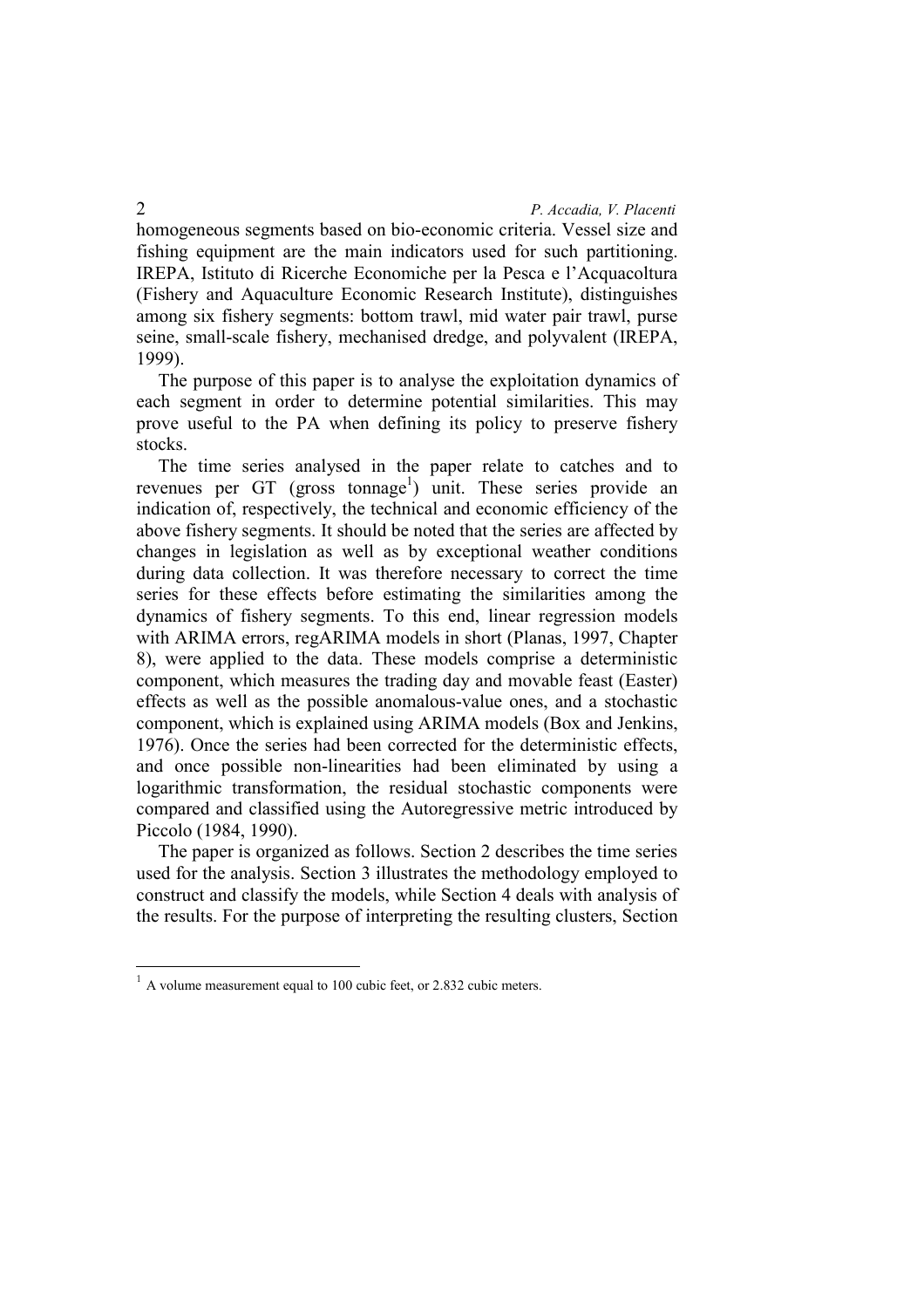5 illustrates the basic concepts of fishing activity regulation. Finally, some conclusions are drawn in Section 6.

# *2. Italian fishery time series*

The 12 monthly time series - 6 for captures per GT unit and 6 for revenues per GT unit - analysed in this paper are listed in Table 1 and shown in Figure 1. The time period employed for each series was January 1993-October 2000, giving a total of 94 observations. The time series were obtained from the sampling database compiled by IREPA as part of the programme entitled "Economic Observatory on the Production Structure of Italian Marine Fishing" (Osservatorio economico sulle strutture produttive della pesca marittima in Italia) (see IREPA, 1999).

| <b>Abbreviation</b> | <b>Time series</b>                            |
|---------------------|-----------------------------------------------|
| <b>BT-CAT</b>       | Bottom trawl captures by tonnage unit         |
| MT-CAT              | Mid water pair trawl captures by tonnage unit |
| <b>PS-CAT</b>       | Purse seine captures by tonnage unit          |
| <b>SF-CAT</b>       | Small-scale fishery captures by tonnage unit  |
| MD-CAT              | Mechanised dredge captures by tonnage unit    |
| PO-CAT              | Polyvalent captures by tonnage unit           |
| <b>BT-REV</b>       | Bottom trawl revenues by tonnage unit         |
| MT-REV              | Mid water pair trawl revenues by tonnage unit |
| <b>PS-REV</b>       | Purse seine revenues by tonnage unit          |
| <b>SF-REV</b>       | Small-scale fishery revenues by tonnage unit  |
| <b>MD-REV</b>       | Mechanised dredge revenues by tonnage unit    |
| <b>PO-REV</b>       | Polyvalent revenues by tonnage unit           |

*Table 1. Time series analysed. Period: 01/1993 - 10/2000. No. of observations: 94.*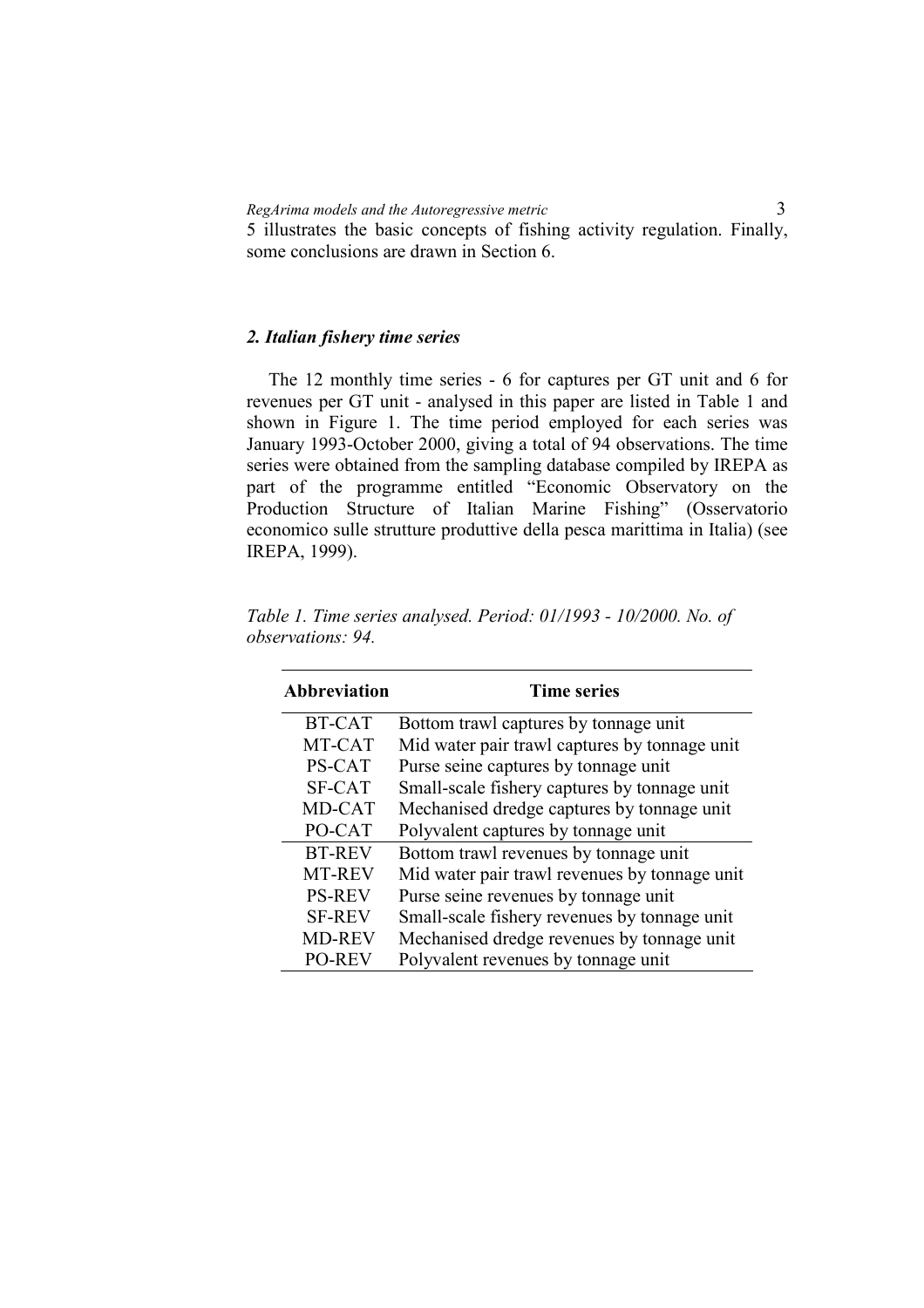

*Figure 1. Time series plots. Captures expressed in kg; revenues expressed in EUR.*

# *3. The Autoregressive metric and the regARIMA model*

The Autoregressive metric proposed by Piccolo (1984; 1990) has been used for various purposes, such as analysing demographic changes (Corduas and Piccolo, 1995), classifying stationary time series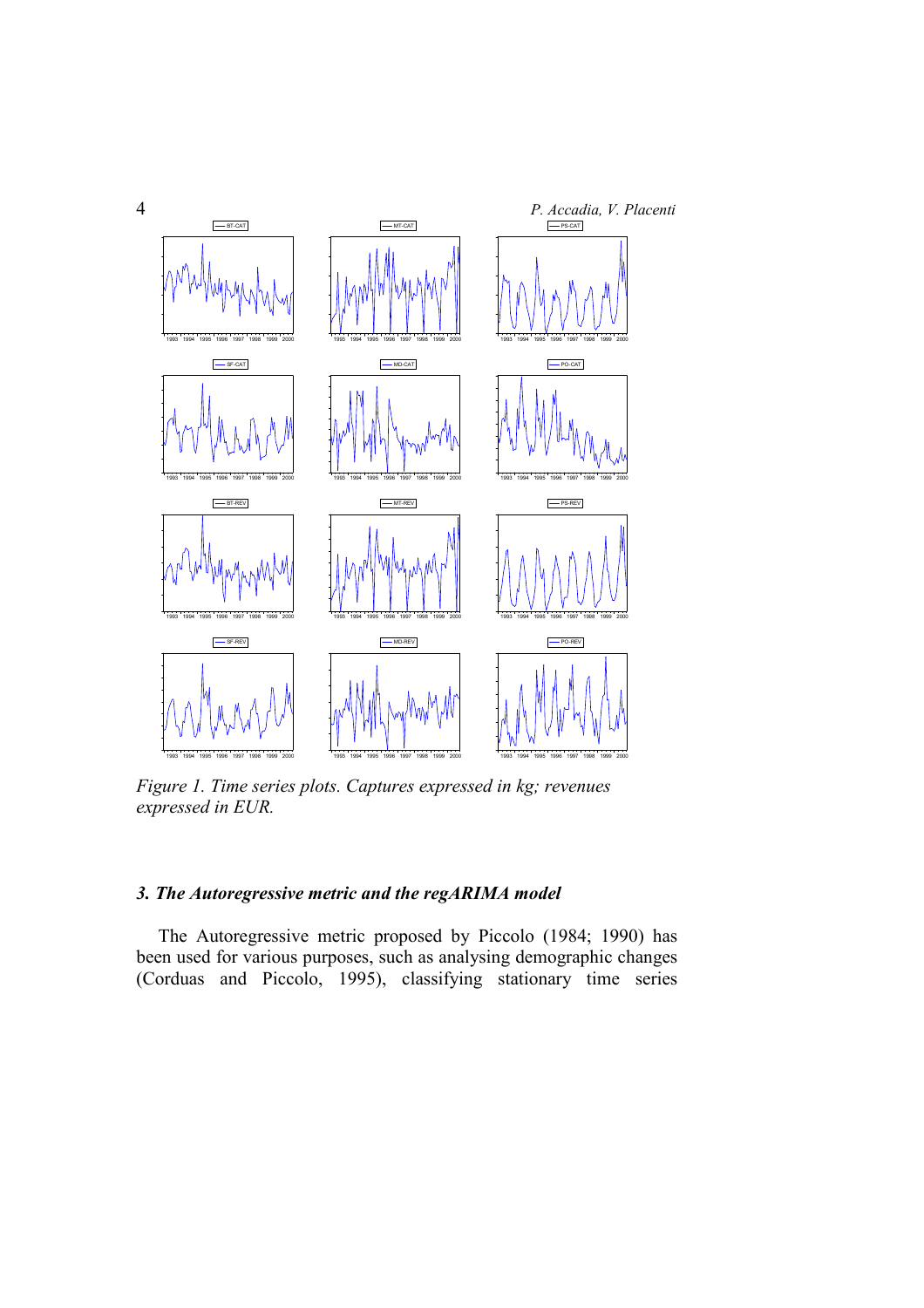(Maharaj, 1996), assessing the adequacy of seasonal adjustment procedures (Corduas and Piccolo, 1999), and evaluating and optimising the efficiency of environmental monitoring networks (Costanzo and Sarno, 2000). In this paper, we use the AR metric to classify fishing methods and to evaluate similarities among their exploitation dynamics of marine resources.

To introduce the AR metric, we may consider the generic process *Zt* - *ARIMA(p, d, q)(P, D, Q)s*:

$$
\phi(B)\Phi(B^s)\nabla^d\nabla_s^D Z_t = \theta(B)\Theta(B^s)a_t,
$$

where  $a_t$  is a normal identically and independently distributed *whitenoise* variable  $(0, \sigma_a^2)$ . When all the roots of the characteristic equation associated with the MA components - that is,  $\theta(B)\Theta(B) = 0$  - are external to the unit circle, the  $Z_t$  process can be inverted and allows for the linear representation AR  $(\infty)$ :

where

$$
\pi(B) = \phi(B)\Phi(B^{s})\theta^{-1}(B)\Theta^{-1}(B^{s}) = 1 - \sum_{i=1}^{\infty} \pi_{i}B^{i}.
$$

 $\pi(B)Z_t = a_t$ ,

To measure the structural diversity between two invertible processes, say  $X_t$  and  $Y_t$ , the AR metric compares their respective sequences of autoregressive weights  $\pi_{xj}$  and  $\pi_{yj}$  (with  $j = 1, 2, ...$ ), by means of a Euclidean distance:

$$
d(X_{t}, Y_{t}) = \sqrt{\sum_{j=1}^{\infty} (\pi_{xj} - \pi_{yj})^{2}}.
$$

Consideration of a convenient finite approximation of the above  $AR(\infty)$  representations and suitable estimates of the autoregressive coefficients yield the AR distance estimator: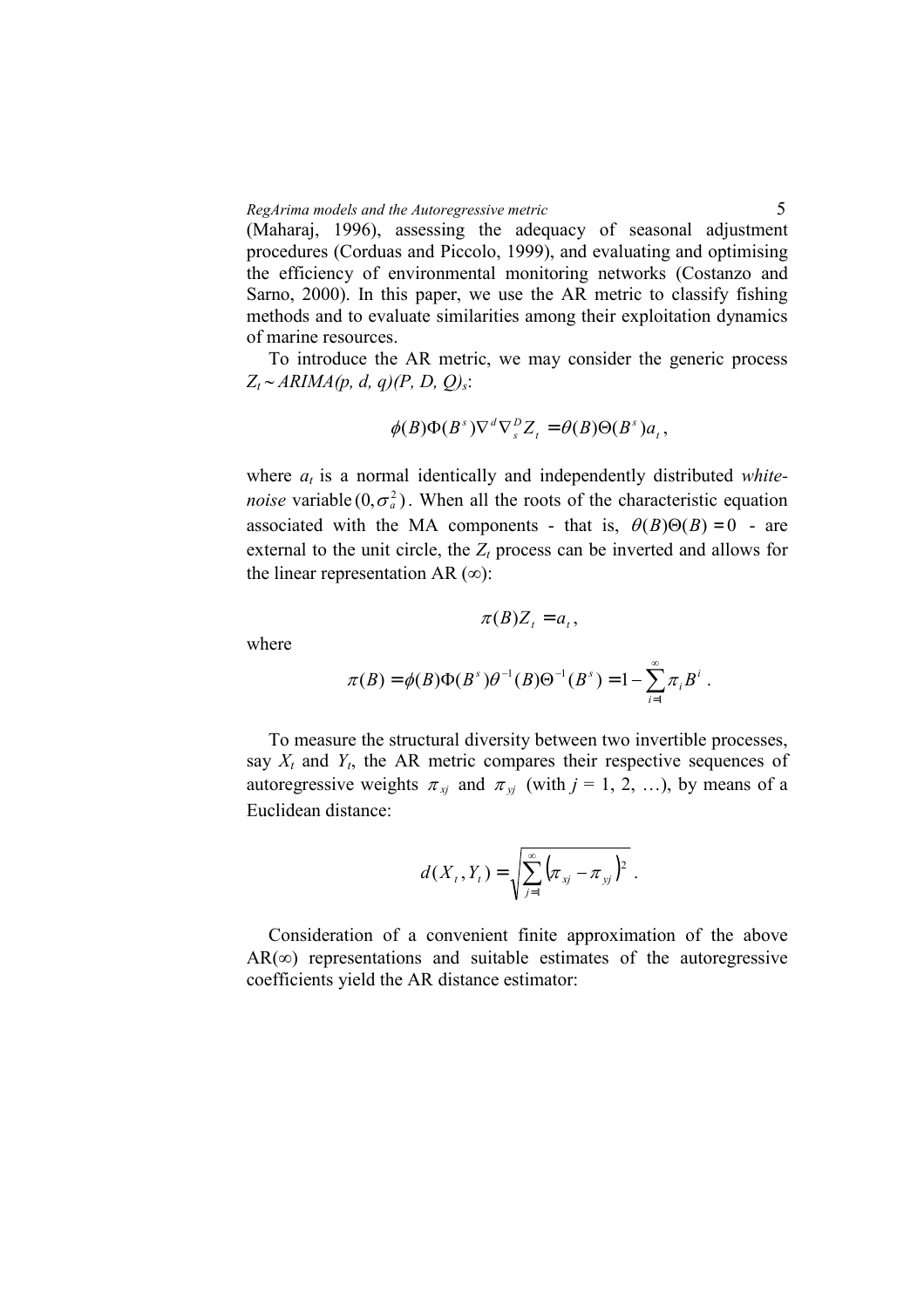$$
\hat{d}(X_t, Y_t) = \sqrt{\sum_{j=1}^m (\hat{\pi}_{xy} - \hat{\pi}_{yy})^2}.
$$

Its asymptotic distribution is known in the case of AR (Piccolo, 1989) and ARMA (Corduas, 1996) model comparisons under ML estimates, and in the case of MA models under LS estimates (Sarno, 2000, 2001). In particular, Piccolo (1989) showed that the asymptotic distribution of the ML estimator is a linear combination of independent Chi-squared random variables.

The data used to estimate the autoregressive coefficients were previously corrected for deterministic effects. For this purpose we used the regARIMA models developed by the U.S. Census Bureau and described by Findley et al. (1998). Considering the generic time series  $y_t$ , the model can be written as:

$$
\phi(B)\Phi(B^s)\nabla^d\nabla_s^D(y_t-\sum_{i=1}^k\beta_ix_{it})=\theta(B)\Theta(B^s)a_t
$$

where  $x_{it}$  are the *k* deterministic regressors and  $\beta_i$  are the regression coefficients. In the analysis reported by this paper, we took account of the regressors most often used in practice, i.e., trading day, movable feast (Easter) and outliers (for more details see Planas, 1997, Chapter 8).

## *4. Analysis and results*

The models were identified and evaluated using the TRAMO procedure<sup>2</sup> (Gomez and Maravall, 1997). The identification step was

<sup>2</sup> TRAMO is the first part of a more complex procedure called TRAMO-SEATS. It is the official procedure used by ISTAT since 1999 for the seasonal adjustment of time series. TRAMO (Time series Regression with Arima noise, Missing observation and Outliers) identifies the statistical models that effectively describe the temporal evolution of the time series; SEATS (Signal Extraction in Arima Time Series) performs the actual seasonal adjustment of the series, using the structure of the statistical models identified by TRAMO.

ISTAT's decision to use this new procedure and to abandon the X11-ARIMA (Istat, 1987) one was taken in the light of recommendations by the Scientific Commission SARA. This choice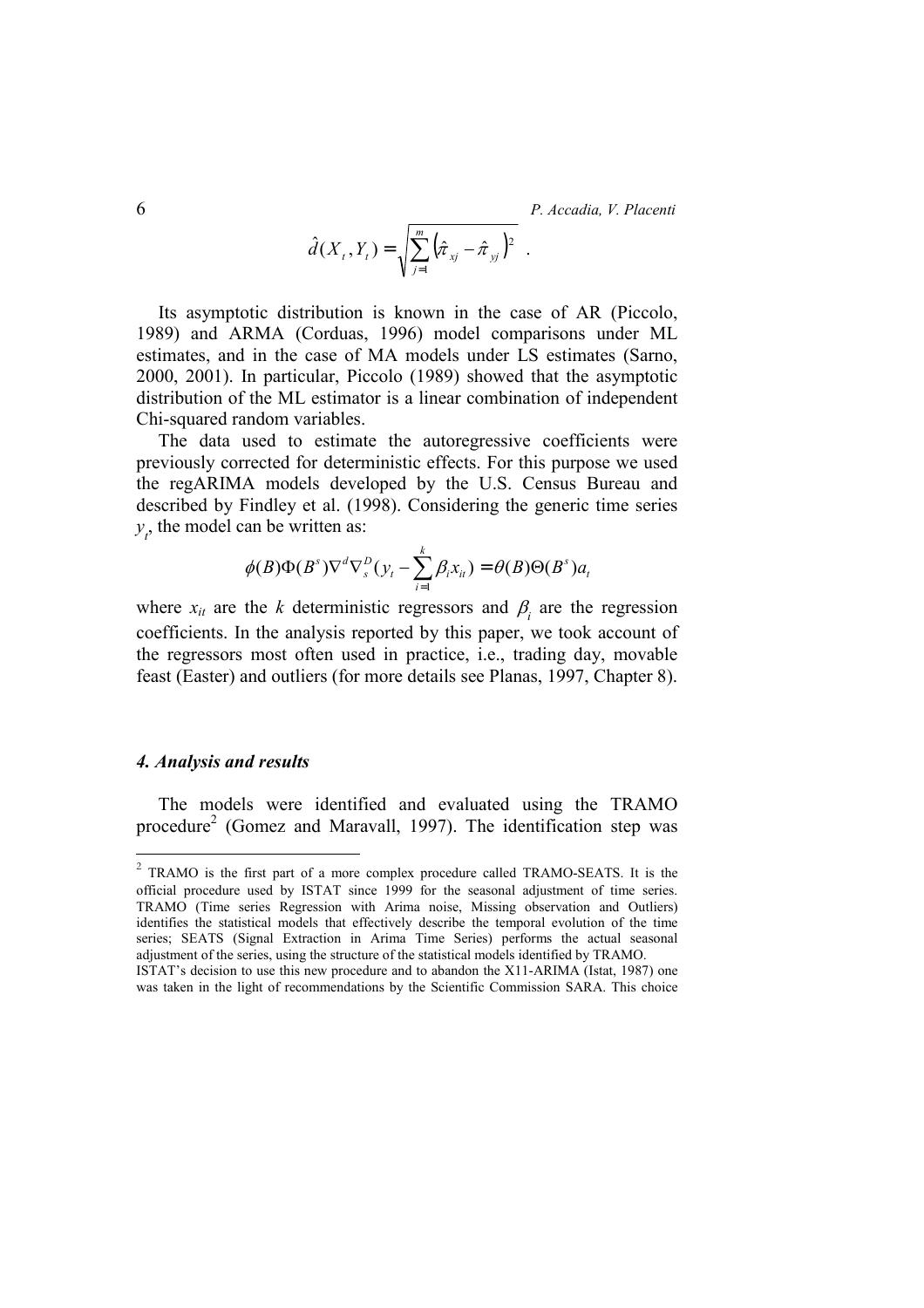carried out by using the automatic module of Demetra 2.0 software, a graphical interface of TRAMO-SEATS for Windows. The default parameters were used, except when correcting for the trading day effect, where the use of a single regressor was preferred to the seven default ones, given that only the difference between working and non-working days (Saturday and Sunday) was deemed to be relevant to the fisheries sector.

| Time<br>series | <b>ARIMA</b><br>models        | adjustment<br>Average | ogarithm       | Working<br>days effect | Easter<br>effect | Outliers                                                          |
|----------------|-------------------------------|-----------------------|----------------|------------------------|------------------|-------------------------------------------------------------------|
|                | $BT-CAT$ $(0 1 1)(0 1 1)$     | N <sub>0</sub>        | Yes            | Yes                    | N <sub>0</sub>   | AO JUN1999, AO SEP1998,                                           |
|                | $MT-CAT$ (0 1 1)(0 1 1)       | N <sub>0</sub>        | N <sub>0</sub> | Yes                    | N <sub>0</sub>   | <b>TC FEB2000,</b>                                                |
|                | $PS-CAT$ (0 1 1)(0 1 1)       | N <sub>0</sub>        | No             | Yes                    | N <sub>0</sub>   | AO JUN2000, AO MAY1995,<br>AO OCT1995,                            |
|                | $SF-CAT$ $(0\ 1\ 1)(0\ 1\ 1)$ | N <sub>0</sub>        | Yes            | <b>Yes</b>             | N <sub>0</sub>   | AO JAN1996.                                                       |
|                | MD-CAT $(0 1 1)(0 1 1)$       | N <sub>0</sub>        | No             | N <sub>0</sub>         | N <sub>0</sub>   | LS JAN1995, TC JUL1996,<br>TC OCT1995, LS AUG1994,<br>AO MAR1994, |
|                | PO-CAT $(0 1 1)(0 1 1)$       | N <sub>0</sub>        | Yes            | Yes                    | N <sub>0</sub>   |                                                                   |
|                | BT-REV $(1 0 0)(1 0 0)$       | Yes                   | Yes            | Yes                    | N <sub>0</sub>   | AO SEP1996.                                                       |
|                | MT-REV $(1 0 1)(1 0 0)$       | Yes                   | No             | No                     | N <sub>0</sub>   | <b>LS JAN2000.</b>                                                |
| <b>PS-REV</b>  | (1 0 0)(0 1 1)                | N <sub>0</sub>        | No             | Yes                    | N <sub>0</sub>   | TC JUN2000, AO JUL1999,<br>AO AUG2000, AO OCT1995,                |
|                | $SF-REV$ $(1\ 0\ 0)(0\ 1\ 1)$ | N <sub>0</sub>        | Yes            | Yes                    | N <sub>0</sub>   |                                                                   |
|                | MD-REV (0 0 0)(1 0 0)         | Yes                   | N <sub>0</sub> | N <sub>0</sub>         | N <sub>0</sub>   | AO OCT1995.                                                       |
|                | PO-REV (1 0 1)(0 1 1)         | Yes                   | Yes            | Yes                    | N <sub>0</sub>   |                                                                   |

has been adopted by other national statistical institutes and by the Statistical Office of the European Community (Eurostat). Indeed, the DEMETRA 2.0 software, a graphical interface of TRAMO-SEATS for Windows, developed by Eurostat was used in this paper.

The scientific commission SARA (Seasonal Adjustment Research Appraisal) headed by prof. D. Piccolo, University of Naples Federico II, concluded its work in 1998. For a review of the results achieved see Istat (2000).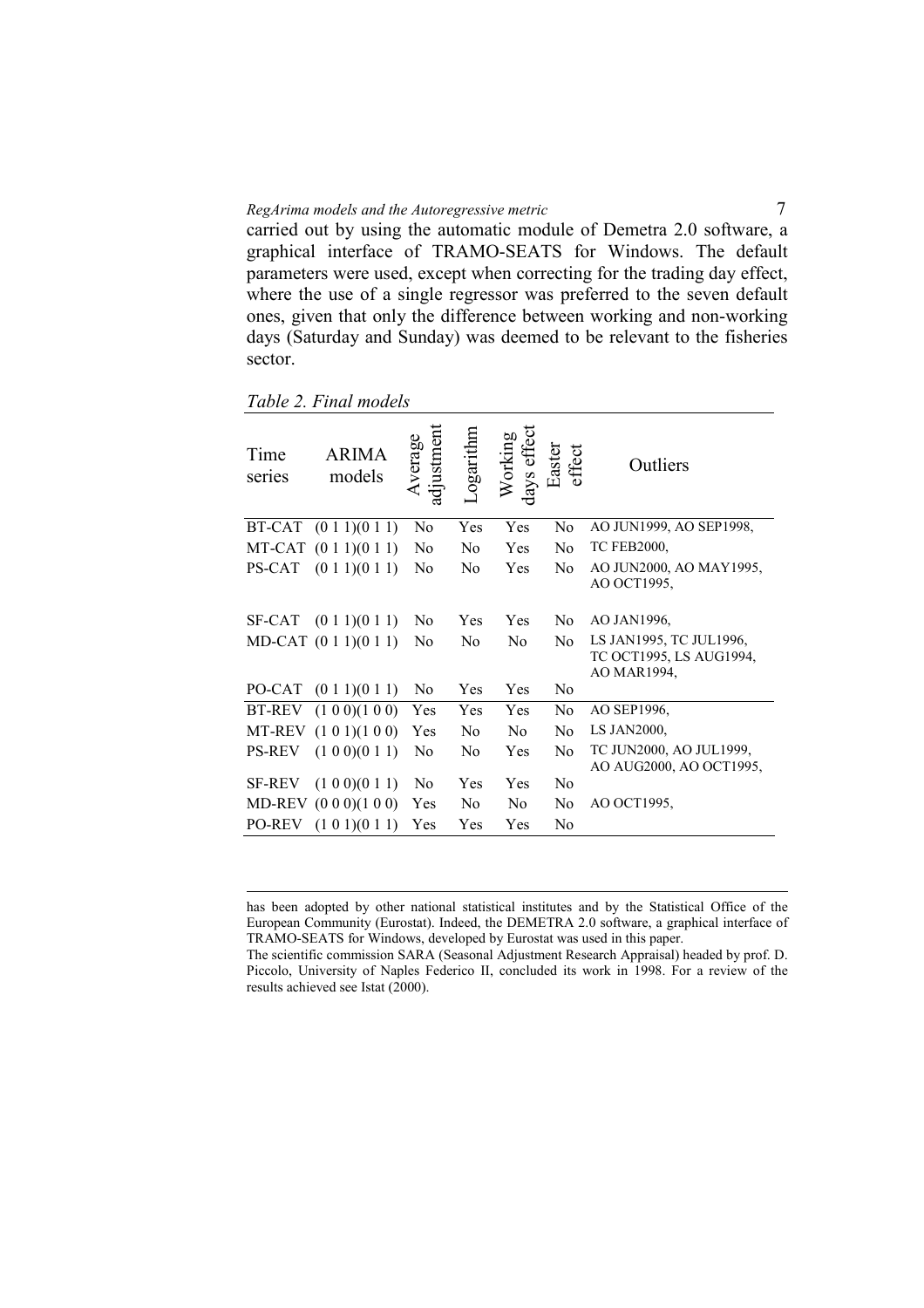By default, TRAMO verifies the need for logarithmic transformation and mean correction, the significance of trading day and Easter effect regressors, and identifies the presence of possible outliers, taking three separate kinds into account: additive outliers (AO), temporary changes (TC), and level shifts (LS).

The models identified were estimated with the same software and using the exact maximum likelihood method (Gomez and Maravall, 1994). They were validated by means of residuals analysis and specification tests.

 The 12 final models are shown in Table 2, and the estimate for the autoregressive and moving average parameters in Table 3.

| Models         | AR(1)             | MA(1)       | SAR(1)      | SMA(1)      |
|----------------|-------------------|-------------|-------------|-------------|
| <b>BT-CAT</b>  |                   | 0.82(0.057) |             | 0.37(0.197) |
| MT-CAT         |                   | 0.78(0.076) |             | 0.34(0.129) |
| PS-CAT         |                   | 0.69(0.086) |             | 0.67(0.146) |
| <b>SF-CAT</b>  |                   | 0.57(0.091) |             | 0.98(0.020) |
| MD-CAT         |                   | 0.71(0.090) |             | 0.42(0.136) |
| PO-CAT         |                   | 0.67(0.088) |             | 0.90(0.351) |
| <b>BT-REV</b>  | 0.36(0.099)       |             | 0.51(0.091) |             |
| <b>MT-REV</b>  | 0.93(0.072)       | 0.79(0.130) | 0.74(0.080) |             |
| <b>PS-REV</b>  | 0.39(0.103)       |             |             | 0.94(0.038) |
| <b>SF-REV</b>  | 0.45(0.101)       |             |             | 0.86(0.192) |
| <b>MD-REV</b>  |                   |             | 0.32(0.098) |             |
| <b>PO-REV</b>  | 0.74(0.186)       | 0.43(0.243) |             | 0.99(0.003) |
| $\alpha$ , 1 1 | $\sim$ $\cdot$ 1. |             |             |             |

*Table 3. Estimate for the parameters of the ARIMA model* 

Standard error of the estimate in parentheses

As regards the deterministic component (Table 2), it may be observed that the Easter effect was not statistically significant for all six fishing systems, while the calendar effect was statistically significant for all systems except dredges (MD), and a considerable number of outliers were identified.

The ARIMA models identified and estimated by TRAMO using the series corrected for deterministic effects display a parsimonious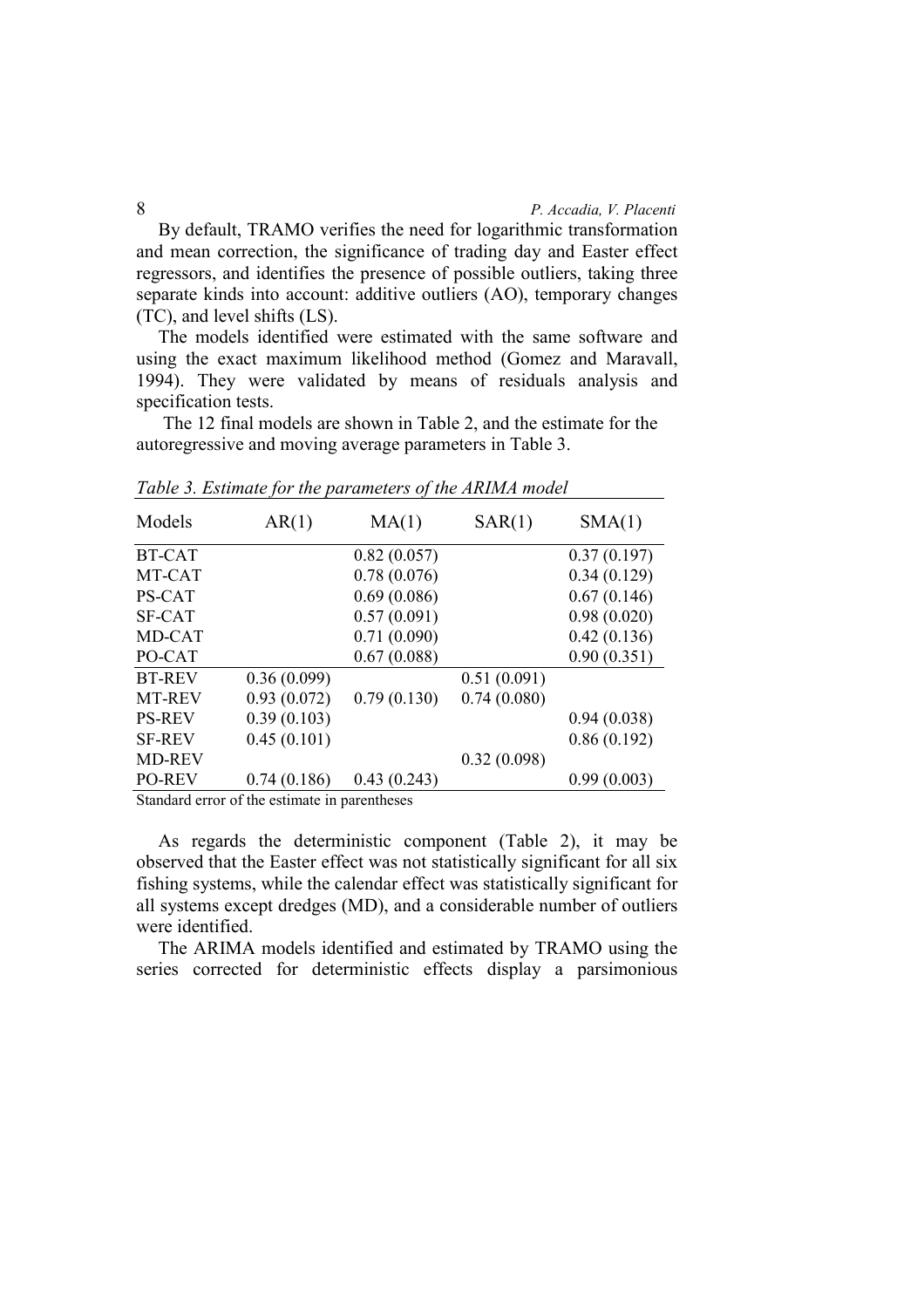parameterisation (Table 2) with the prevalence of the *Airline model,*  ARIMA( $0 \ 1 \ 1$ )( $0 \ 1 \ 1$ ). For the purpose of comparing and classifying these models, they were re-formulated in their purely AR representation, with  $m = 48$  selected as the truncation point. This value enabled account to be taken of the most "important" coefficients. The results are shown in Tables 4 and 5, from which the dendrograms are obtained (Figures 2 and 3) by using the single linkage as the cluster algorithm.

*Table 4. Matrix of the Euclidean distances for ARIMA models for captures by tonnage series.* 

|               | $\cdot$ |      |      |                                    |     |  |
|---------------|---------|------|------|------------------------------------|-----|--|
|               | BT-CAT  |      |      | SF-CAT PO-CAT MT-CAT PS-CAT MD-CAT |     |  |
| BT-CAT        |         |      |      |                                    |     |  |
| <b>SF-CAT</b> | 5.82    |      |      |                                    |     |  |
| PO-CAT        | 5.07    | 145  |      |                                    |     |  |
| MT-CAT        | 0.73    | 5.61 | 497  |                                    |     |  |
| <b>PS-CAT</b> | 2.78    | 3.26 | 2.54 | 2.53                               |     |  |
| MD-CAT        | 1.61    | 496  | 4.43 | 0.97                               | 191 |  |

*Table 5. Matrix of the Euclidean distances for ARIMA models for revenues by tonnage series.* 

|               | <b>BT-REV</b> | <b>SF-REV</b> |      | PO-REV MT-REV PS-REV |     | MD-REV |
|---------------|---------------|---------------|------|----------------------|-----|--------|
| <b>BT-REV</b> |               |               |      |                      |     |        |
| <b>SF-REV</b> | 3.66          |               |      |                      |     |        |
| <b>PO-REV</b> | 4.33          | 1.22          |      |                      |     |        |
| <b>MT-REV</b> | 0.39          | 3.81          | 4.46 |                      |     |        |
| <b>PS-REV</b> | 4.09          | 0.61          | 0.75 | 4.22                 |     |        |
| <b>MD-REV</b> | 0.45          | 3.52          | 42   | 0.5                  | 396 |        |

Of the two phenomena analysed, the most straightforward classification was the one obtained for the revenues by tonnage. The dendrogram (Figure 3) splits the fishing systems in the following two groups: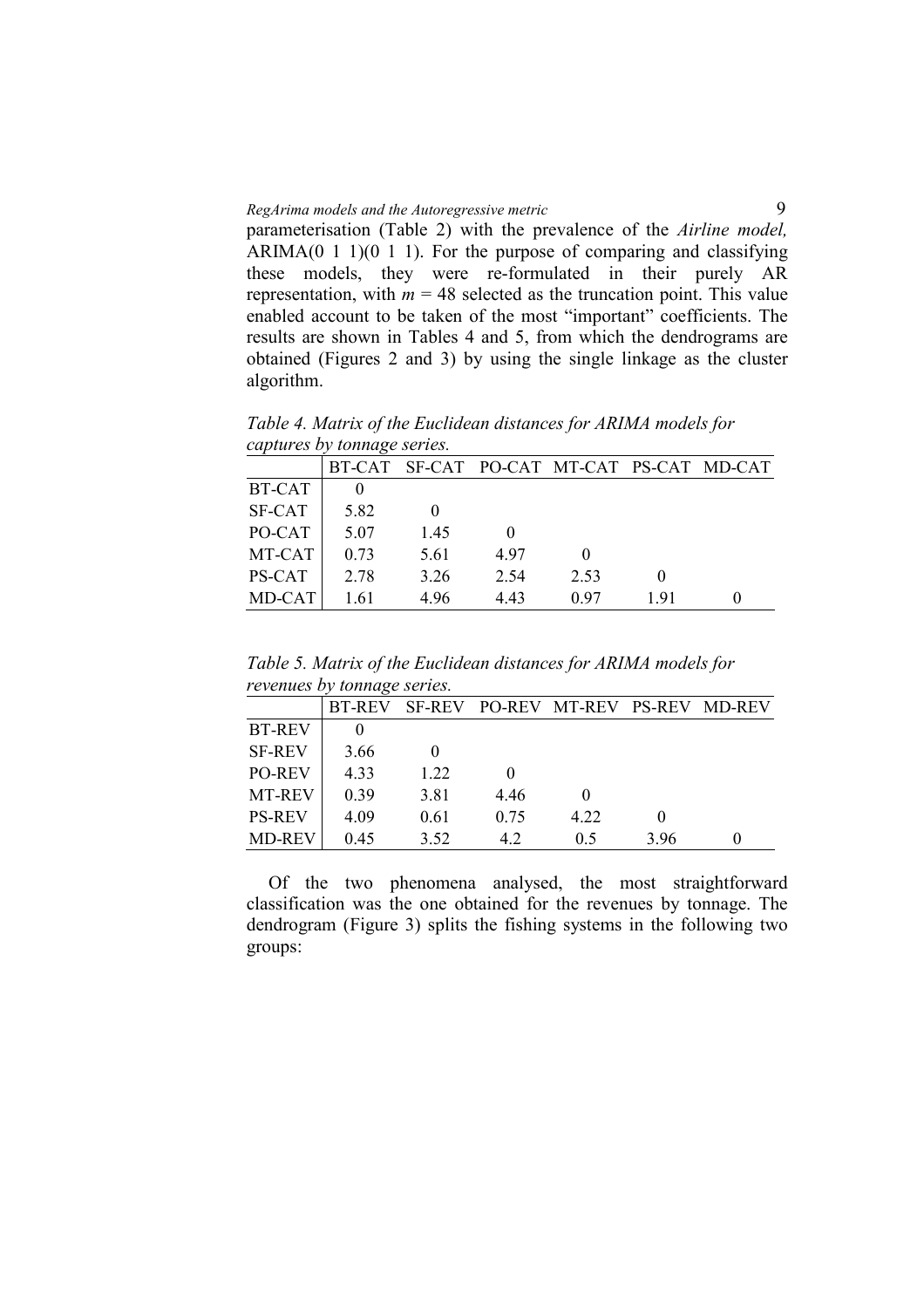- Bottom trawl (BT), mid water pair trawl (MT) and mechanised dredge (MD);
- Small-scale fishery (SF), purse seine (PS) and polyvalent (PO).



*Figure 2. Dendrogram for the data in Table 4. Euclidean distance – Single linkage.*

The matrix of the Euclidean distances (Table 5) associated with this phenomenon exhibits, for practical purposes, almost identical values between elements of the first group, while in the second the polyvalent (PO) is closer to purse seine (PS) than to small-scale fishery (SF). The captures by tonnage dendrogram (Figure 2) confirms the presence of the same two groups, save for the purse seine (PS). Indeed, the latter is not included in the second group, but instead occupies an intermediate position. This is evident from the matrix of the Euclidean distances (Table 4), where the purse seine (PS) is equidistant from the mid water pair trawl (MT) and from the polyvalent (PO). It is therefore impossible to classify it in either of the two groups.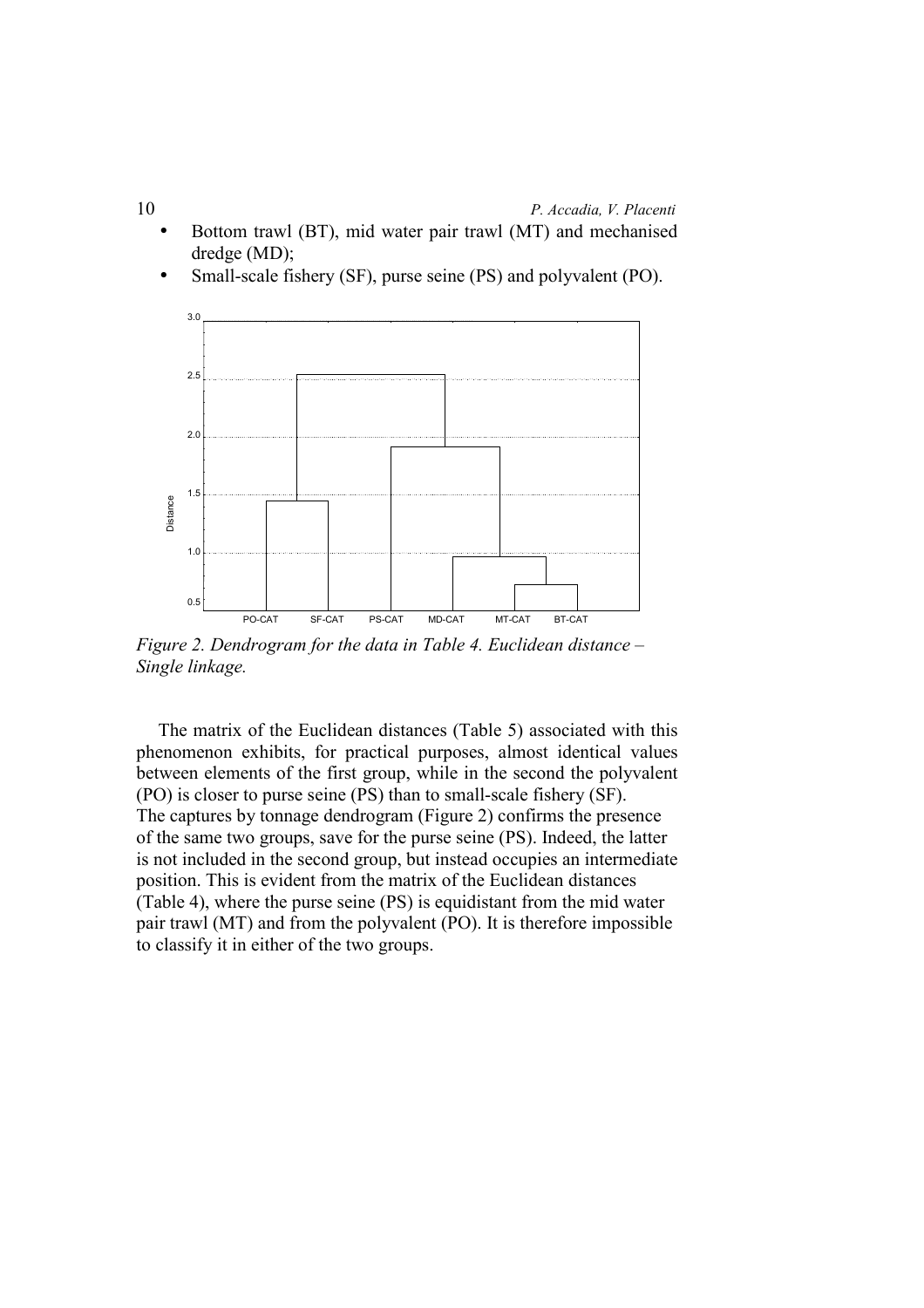

*Figure 3. Dendrogram for the data in Table 5. Euclidean distance – Single linkage.*

But which components of the temporal dynamics of the phenomena analysed give rise to these results? In order to answer this question, a comparison between the groups resulting from analysis of the Euclidean distance matrices was performed, using the parametric formulation of the respective ARIMA models.

The element that differentiates the models built on the revenues series by tonnage in group 1 from those of group 2 is the seasonal component. This is of the (1 0 0) type for bottom trawl (BT), mid water pair trawl (MT) and mechanised dredge (MD), and of the (0 1 1) type for all the other systems. This difference suggests the more marked seasonality of the systems in the second group, as can be easily demonstrated analytically. Let us consider, for example, the models of bottom trawl (BT) and small-scale fishery (SF) (Table 2):

 $BT-REV \sim ARIMA(1 0 0)(1 0 0)$ :  $X_t = \phi_{1x} X_{t-1} + \phi_{12x} (X_{t-12} - \phi_{1x} X_{t-13}) + a_t$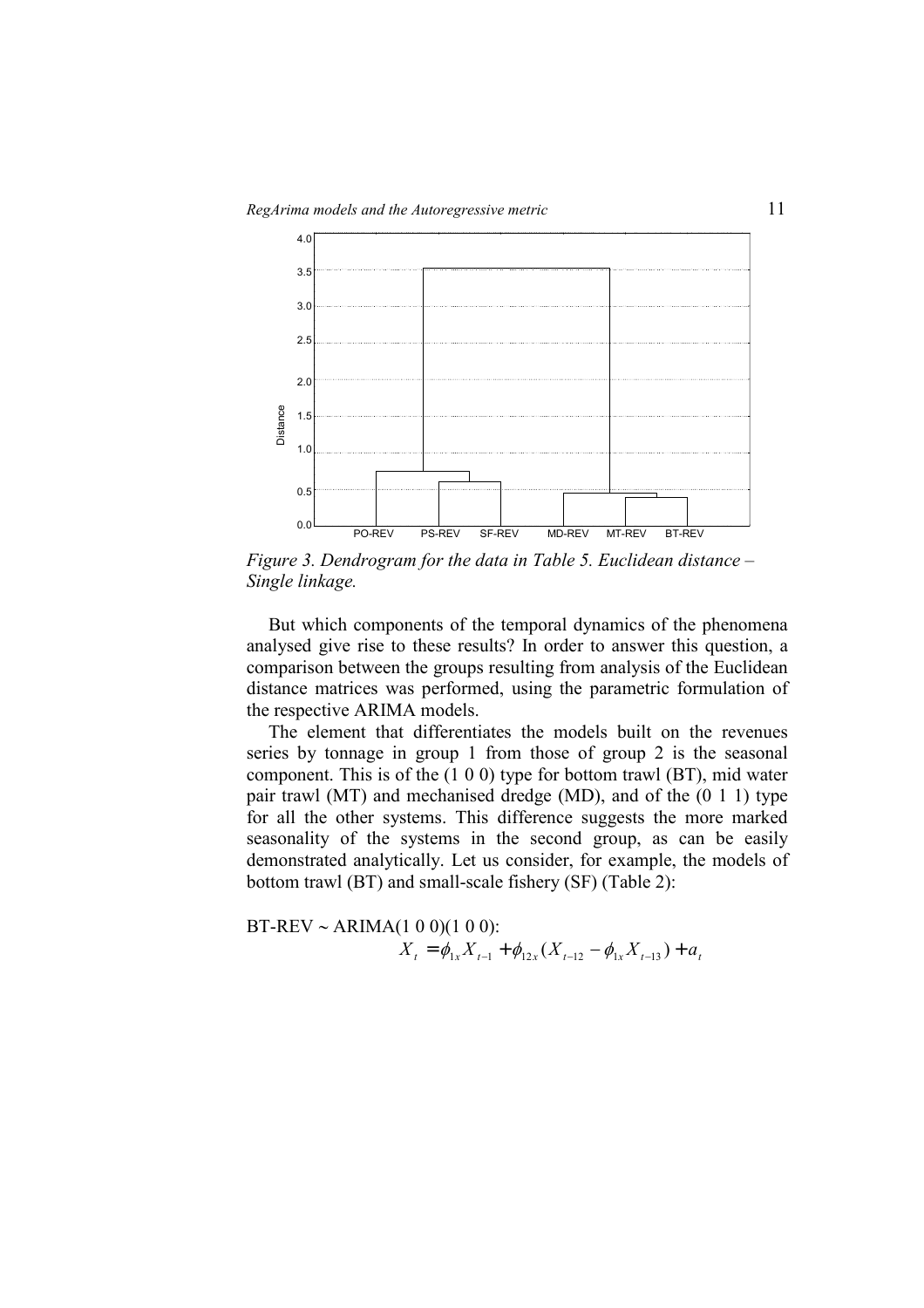$SF-REV \sim ARIMA(1 0 0)(0 1 1)$ :

 $Y_t = \phi_{1v} Y_{t-1} + \phi_{12v} (Y_{t-12} - \phi_{1v} Y_{t-13}) + (a_t - \theta_{12v} a_{t-12}).$ 

In both cases, the seasonal component is represented by an autoregressive coefficient of the first order, although for bottom trawl (BT)  $-1 < \phi_{12x} < 1$ , while for small fishery (SF)  $\phi_{12y} = 1$ . This means that the seasonal link characterising the systems in the first group is weaker than that characterising the systems in the second.

The models built on the series of the captures by tonnage are all of the *Airline*, ARIMA(0 1 1)(0 1 1), type. Consequently, information to explain the grouping obtained through the application of the AR metric cannot be extracted from their formulation. However, one can infer from the analysis of the estimates of the regular and seasonal MA parameters (Table 3) that the models in group 1 have higher values of the regular component and lower values of the seasonal one, whereas the models in group 2 behave in exactly opposite manner, with purse seine (PS) occupying an intermediate position. This accurately reflects the pattern emerging from the dendrogram in Figure 2 and confirms the lesser seasonal dependency of the bottom trawl (BT), mid water pair trawl (MT) and mechanised dredge (MD) systems.

#### *5. Activity regulation*

The results obtained by applying the Autoregressive metric can be interpreted by taking into account the different levels of regulation to which the fishery systems are subject.

Bottom trawl (BT) and mid water pair trawl (MT) exert greatest pressure on fishery resources and are therefore subject to mandatory biological and technical closures. The period of biological closure usually coincides with the phase immediately following reproduction of the economically and biologically most important species, while the technical closure restricts the number of fishing days per week permitted during the eight weeks following biological closure. This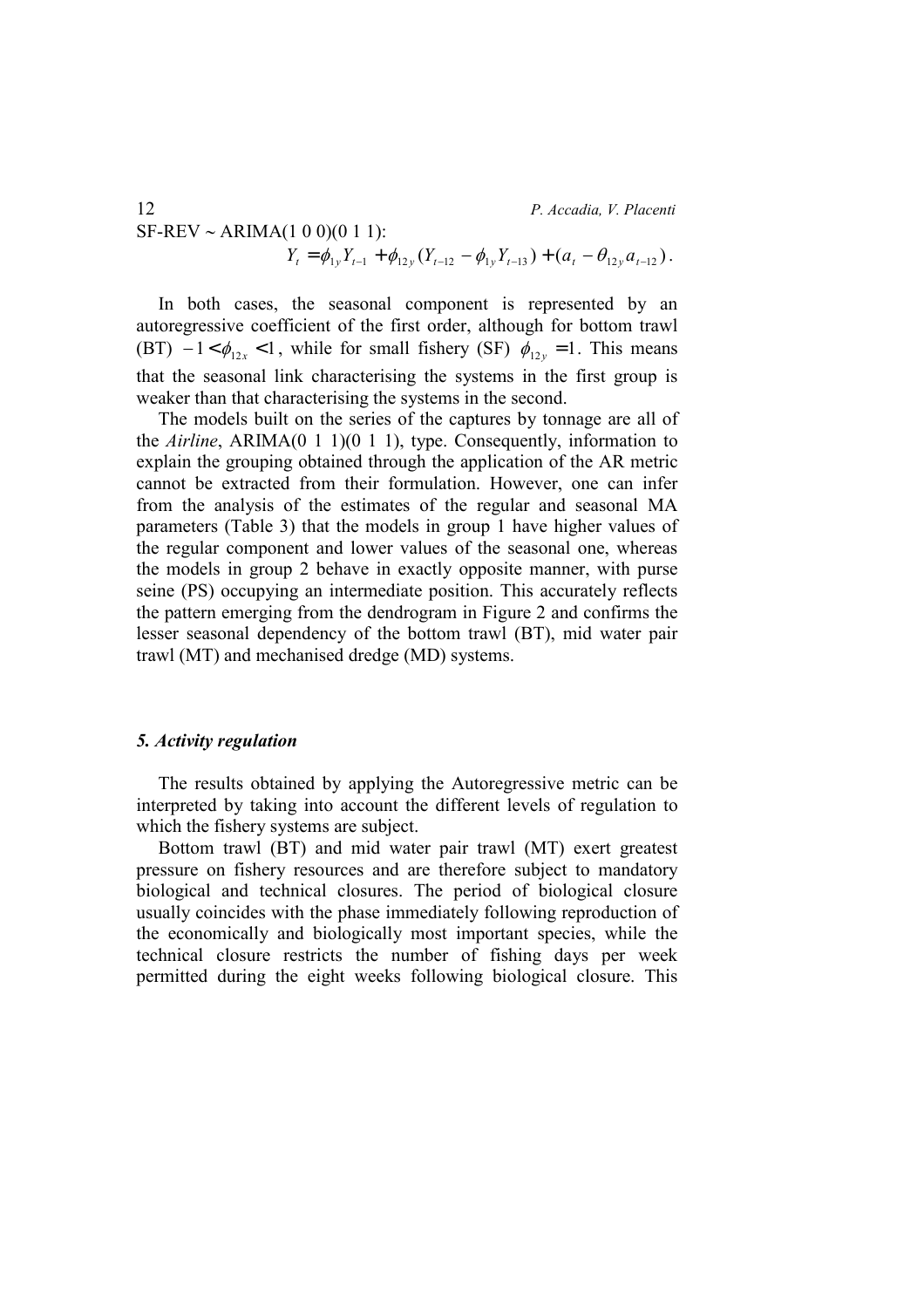regulation, which is applied to both systems, inevitably gives rise to a similarity in the temporal dynamics of their production levels.

Restrictions are imposed on fishing activity as regards dredges (MD) as well, but for different reasons. The local managing consortiums, as officially provided for by the Third Triennial Plan and activated in 1997 by specific ministerial decree (DM 10.04.1997), determine, amongst other things, the nature and timing of the biological closure, which may last up to a maximum of two months between May and September. The presence of the biological closure period for dredges (MD) explains its similarity to bottom trawl (BT) and mid water pair trawl (MT).

Conversely, there is no specific regulation of fishing activity as regards the other three systems, i.e., small-scale fishery (SF), polyvalent (PO), and purse seine (PS). It is consequently continuous throughout the year. A partial exception is purse seine fishing (PS), for which a biological closure was required in the past, albeit at the discretion of the operators. This explains the system's intermediate position in the tree diagram shown in Figure 2.

#### *6. Conclusions*

In general, the results obtained by applying the Autoregressive metric closely match the following subdivision of fishing systems based on the level of activity regulation to which they are subject.

| Regulation level | Regulation type              | System                                           |
|------------------|------------------------------|--------------------------------------------------|
| High             | Regulated                    | Bottom trawl<br>Mid water pair trawl             |
|                  | Self-regulated               | Mechanised dredge                                |
| Low              | No specifically<br>regulated | Small scale fishery<br>Purse seine<br>Polyvalent |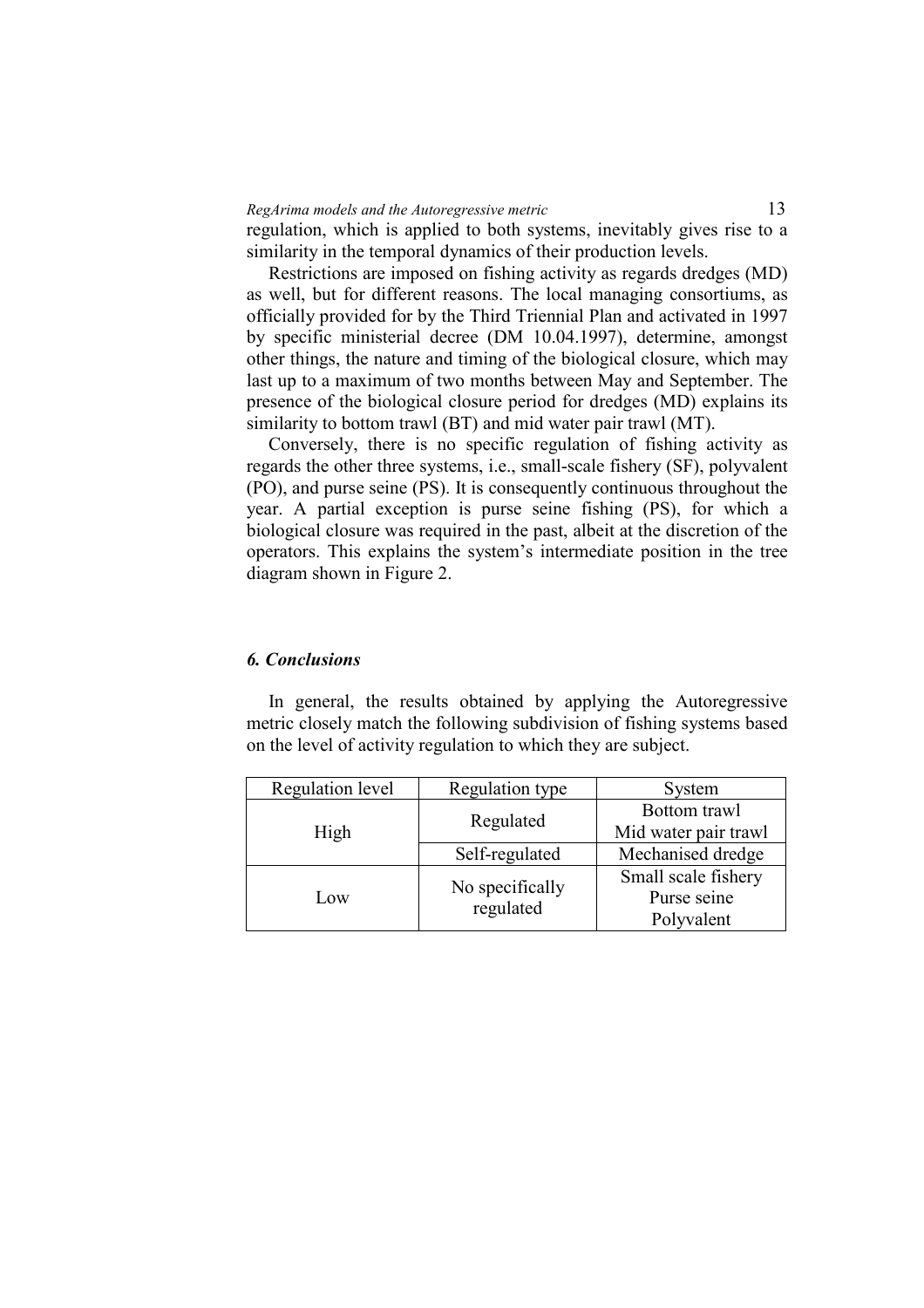It can be explained by taking into account the level of seasonal dependence shown in the ARIMA formulations of the corresponding models. Seasonality is undoubtedly present in the fishery sector, and it is due mainly to meteorological conditions and to the biological cycles of the species fished. Its importance obviously depends on the fishing system considered. Restrictions of activity levels linked not to seasonal factors, but to interventions by the Public Administration authority to increase fish stocks, inevitably interfere with the temporal aspects, and especially the seasonal characteristics, of the phenomenon's evolution. As a consequence, the systems subject to regulation display less seasonality in production levels when compared to other systems.

The results obtained could be verified by applying the same methodology to regional time series. This would also enable classification of the various regions according to the regional production level dynamics of the sector, thereby providing the Public Administration with useful information for the formulation of management programmes intended to rationalise and develop the fishery sector. Moreover, regional-level analysis would introduce a richer deterministic component into the regARIMA models by taking local deterministic effects into account. As the foremost among these effects, the biological and technical closures would make the most difference by being regulated in different forms and with different activation timetables along the Italian coastline. Further research is planned on this.

## *References*

Box G.E.P. and Jenkins G.M. (1976), *Time Series Analysis: Forecasting and Control*, Holden-Day, S. Francisco CA.

Corduas M. (1996), Uno studio sulla distribuzione asintotica della metrica autoregressiva, *Statistica*, LVI, 3, 321-332.

Corduas M. and Piccolo D. (1995), Mutamenti strutturali della natalità e metodi statistici, *Atti del Convegno SIS: Continuità e discontinuità nei processi demografici*, Arcavacata di Rende, 315-322.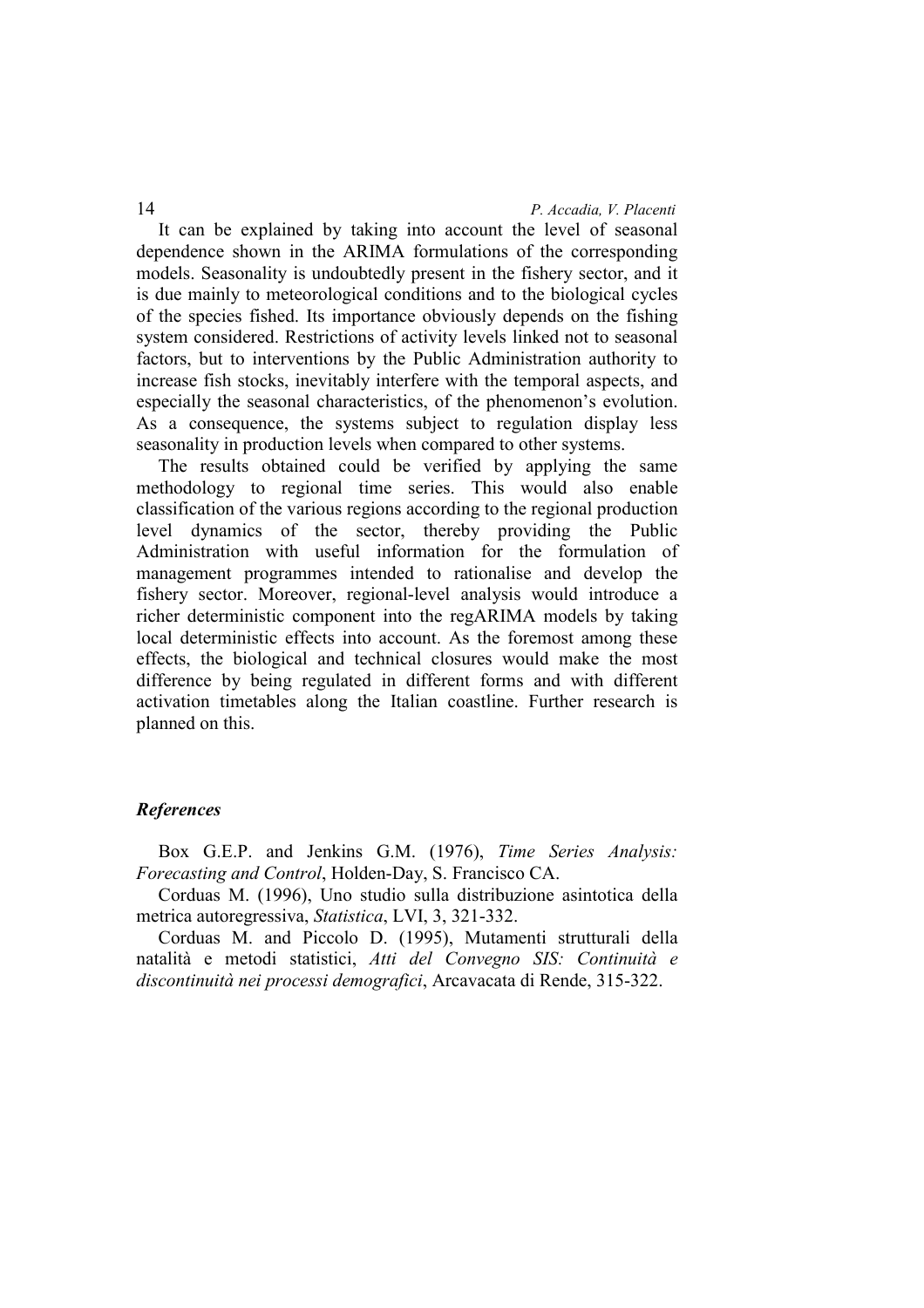Corduas M. and Piccolo D. (1999), On the use of the AR metric for seasonal adjustments, *Atti del CLADAG*, Rome, 1-4.

Costanzo G.D. and Sarno E. (2000), La metrica autoregressiva per la valutazione e ottimizzazione di sistemi di monitoraggio ambientale, *Quaderni di Statistica*, 2, 205-220.

Findley D.F., Monsell B.C., Bell W.R., Otto M.C. and Chen B. (1998), New Capabilities and Methods of the X-12-ARIMA Seasonal Adjustment Program, *Journal of Business and Economic Statistics*, 16, 127-177.

Gomez V. and Maravall A. (1994), Estimation, Prediction and Interpolation for Nonstationary Series with the Kalman Filter, *Journal of the American Statistical Association*, 89, 611-624.

Gomez V. and Maravall A. (1997), *Programs TRAMO and SEATS: Istructions for the User* (Beta version: November 1997), Bank of Spain.

Irepa (1999), Osservatorio economico sulle strutture produttive della pesca marittima in Italia 1999, *Ricerche*, n. 9.

Istat (1987), La destagionalizzazione degli indici della produzione industriale – anni 1977-1985, ISTAT, *Note e relazioni*, n. 2.

Istat (2000), Seasonal Adjustment Procedures – Experiences and Perspectives, Proceedings of International Conference – 9-10 June , 1998 – Rome, Italy, ISTAT, *Annali di Statistica*, n. 20.

Maharaj E.A. (1996), A significance test for classifying ARMA models, *Journal of Computation and Simulation*, 54, 305-331.

Piccolo D. (1984), Una topologia per i modelli ARIMA, *Statistica*, XLIV, 47-59.

Piccolo D. (1989), On a measure of dissimilarity between ARIMA models, *Proceedings of the Business and Economics Statistics Section of the ASA Meeting*, Washington, 231-236.

Piccolo D. (1990), A Distance Measure for Classifying ARIMA Models, *Journal of Time Series Analysis*, 11, 2, 153-164.

Planas C. (1997), Applied Time Series Analysis: Modelling, Forecasting, Unobserved Components Analysis and the Wiener-Kolmogorov Filter, *Statistical document*, Eurostat.

Sarno E. (2000), The behaviour of the AR metric for MA model comparisons, *Atti della XL Riunione Scientifica SIS*, Firenze, 149-152.